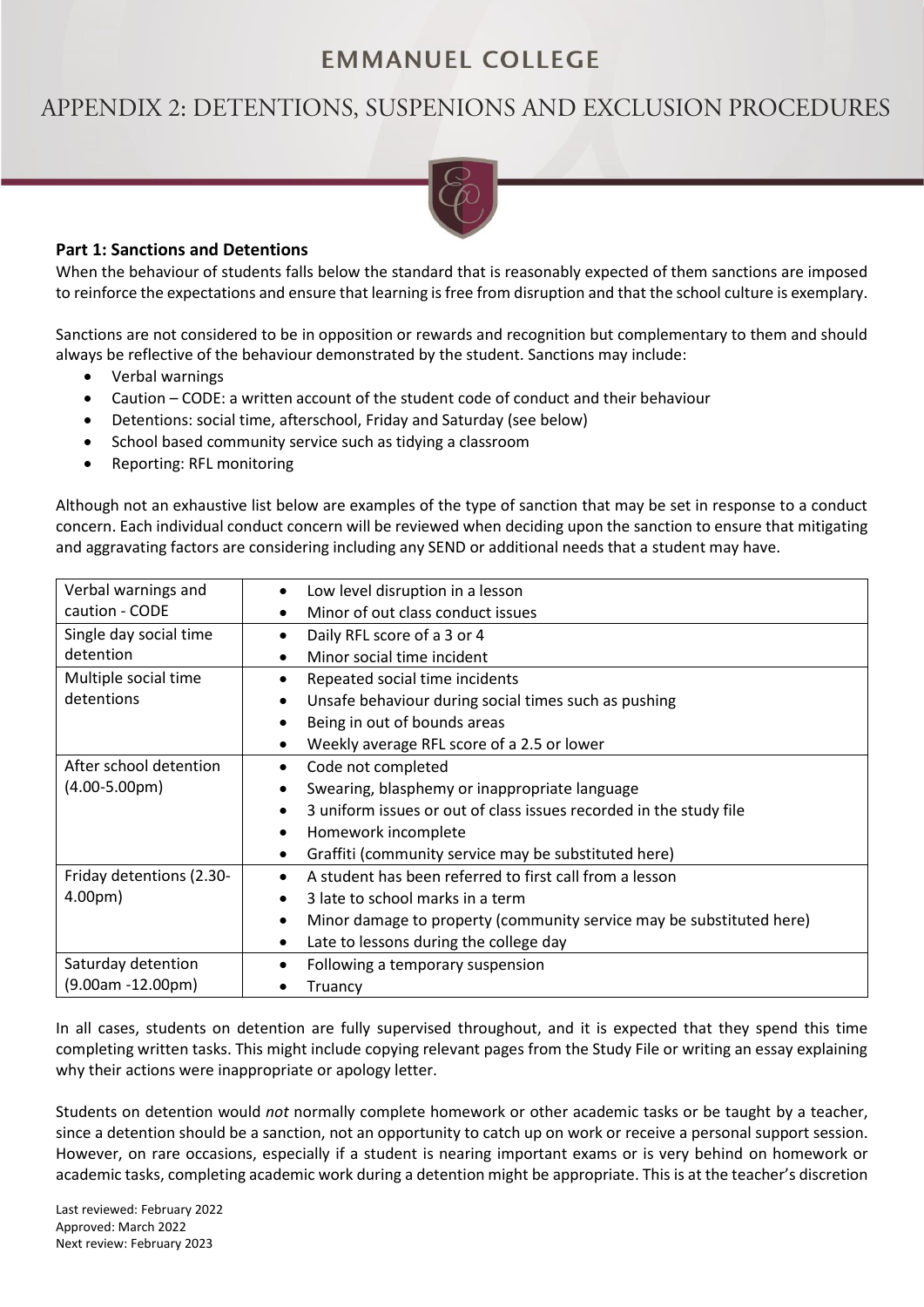and would normally apply only to KS4 and KS5. During a detention, the teacher who issued the detention, if this has been issued due to disruptive behaviour in the classroom or poor conduct outside of a lesson, will spend some time with the student holding a restorative conversation if they are able to. Procedures for students who deliberately miss a detention are laid out below.

#### **Detention Procedure**

The expectation is that every child at Emmanuel will attend detentions on the scheduled date. It is not for a student to seek to negotiate the detention date, but consideration might be given to a written request to change a detention date on occasion, if the written request is provided by a parent or guardian, or in any other exceptional circumstance.

Detentions are used as the main sanction for conduct concerns. They are issued if a student has been removed from their lesson through a First Call referral or as a consequence of not meeting the expectations of the student code of conduct, for example: three incidents of not wearing uniform correctly, three incidents of poor conduct outside of the lesson, or as a result of other poor conduct.

The detention procedure is as follows:

- Students who have been issued with a detention will attend the lecture theatre or identified room immediately after the end of the previous lesson.
- In the room, students will be asked to sit in a specific seat. The students will be registered and then expected to complete their tasks in silence.
- Teachers or other members of staff will then discuss with students their poor conduct and hold a restorative conversation where they are able to.

It is the student's responsibility to organise their own administration and remember when they have a detention. If a teacher does not remind the student of their detention, it remains the student's responsibility to go there themselves, be registered and work silently. Students are reminded of after school detentions by their tutor.

If a student deliberately absconds from a detention or refuses to go to a detention or is late to detention beyond 5 minutes, they will receive a Friday detention.

**The College is not legally obliged to get parental consent for a detention to take place**. However, the College always endeavors to work closely with parents and ensure that consent is given. If a parent feels strongly that a detention has been issued wrongly, they should contact the Head of Year relevant Head of Department, or the teacher who issued the detention *prior to the detention date* to discuss the issue. Detentions are logged on Bromcom and can therefore be viewed by parents using the parent app.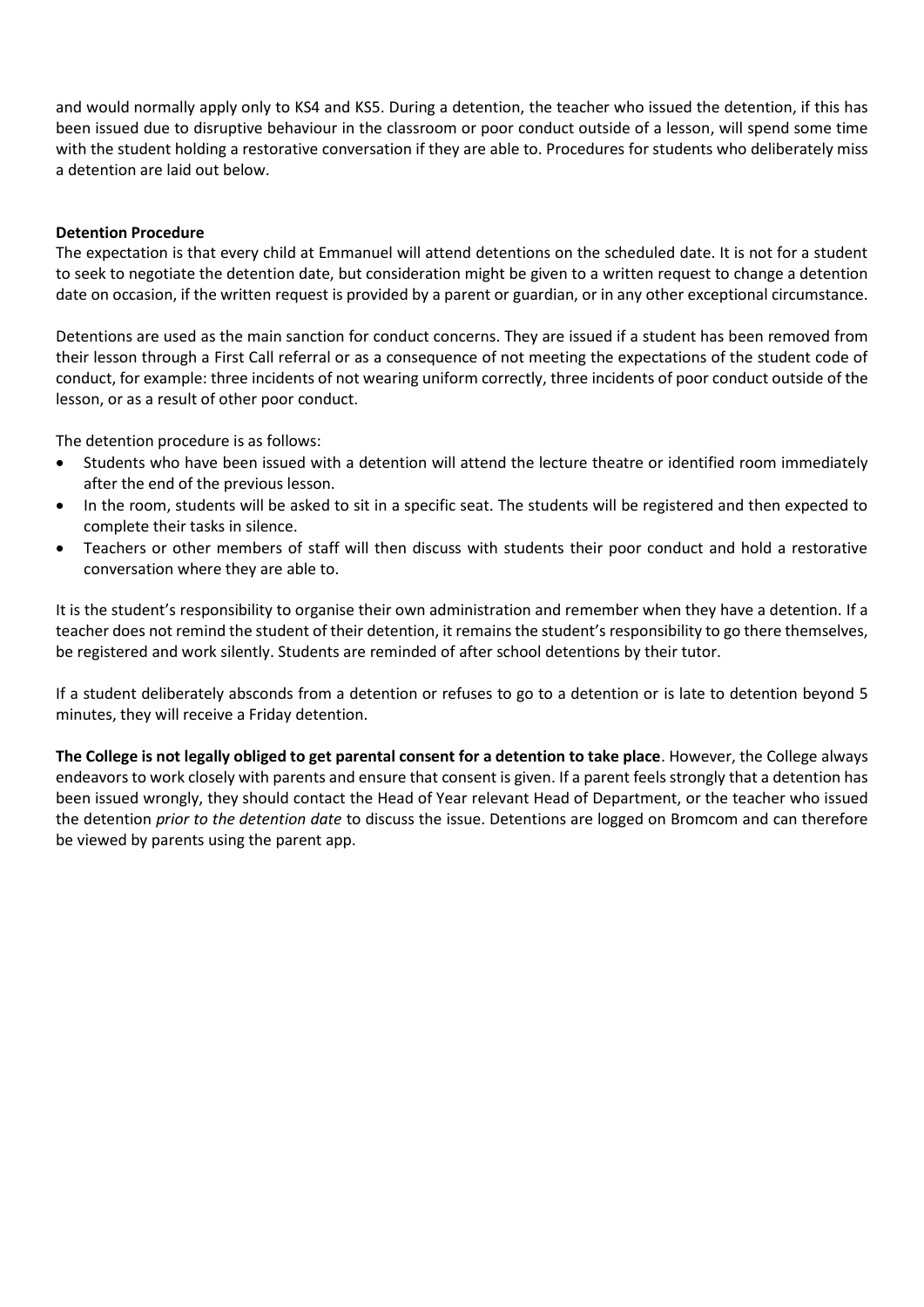#### **Part 2: Exclusions**

When considering a suspensions or permanent exclusion the College aims to use these sanctions fairly and as a proportionate response to serious single or persistent breaches of the student code of conduct. In particular, the College is mindful of the provisions of the 2010 Equality Act and the SEND code of practice when considering whether it is lawful and just to exclude a student.

#### **Temporary Suspensions**

The Principal is responsible for taking the decision to exclude a student. In the absence of the Principal, the Vice Principal may take this decision. Once the decision to exclude is taken, the parent will be phoned to secure their permission for the student to return home immediately. A letter is also sent home where possible on the same day, explaining the category for the suspension if temporary and the necessity of a parental meeting prior to the readmittance of the student. The student is to remain at home until a parental meeting has taken place (no longer than five school days). In most cases, if a student has been issued with a suspension for the first time, the meeting will take place with the Head of Year or Assistant Vice Principal. However, if a student is suspended again, they will meet with the Vice Principal. They may also meet with the Vice Principal following a firsts suspension if the circumstances of the incident warrant this. The circumstances regarding further suspensions will be discussed on an individual basis and may result in the meeting being held with the Principal.

Once a parental meeting has taken place, the student may be re-admitted to College, either immediately following the meeting or at a specified time thereafter within a maximum five-day period. Every student who is suspended must also serve a Saturday detention at an agreed date.

A meeting with a Vice Principal can conclude with a 'formal warning', indicating the consequences for the student should they be excluded for a similar reason again. In most cases, a formal warning would indicate a referral to the Principal. Heads of Year and the Assistant Vice Principal cannot issue formal warnings but can indicate in meetings and letters who the student will be referred to, normally the Vice Principal, if there is a recurrence of the issue.

A meeting with the Principal following a suspension will normally results in one of the following outcomes:

- A specific final warning, indicating that if the student in question breaches the *Student Code of Conduct* in a specific way again in the next 12 months, the student would be permanently excluded.
- A general final warning, indicating that that any suspension over the next 12 months would be permanent.
- An indication that any suspension over the next 12 months would trigger a specific or general final warning.

### *A meeting with the Principal following a single conduct issue or a persistent conduct issue may result in a permanent exclusion being issued if the incident is serious enough to warrant this consideration.*

#### **Permanent exclusion**

Should the Principal decide to permanently exclude a student, the following procedure is followed:

- 1. The Principal informs the parents in the meeting and in writing that the child is permanently excluded with immediate effect, and notifies the parents of their right of appeal. This correspondence is copied to the Director of Education for the area in which the excluded child lives and the Chairman of the Board of Governors.
- 2. The College notifies the local authority (LA) of the exclusion and provides work for the first five days of the exclusion. The LA then provides work from the sixth day.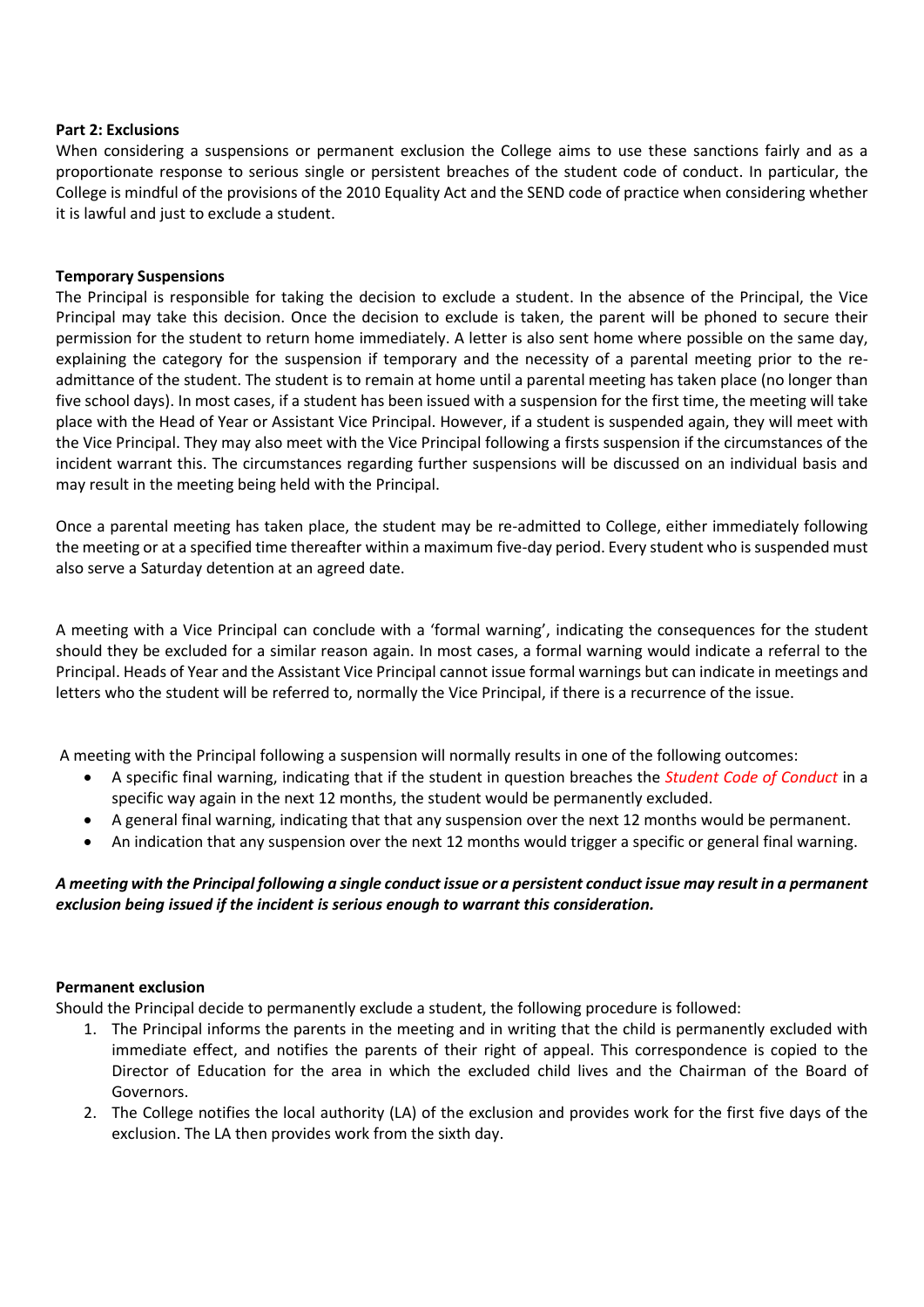Should the parents choose to appeal, they must write to the Chairman of the Board of Governors, c/o Emmanuel College, within seven days of exclusion being issued. They will be informed of the hearing process which proceeds as follows:

- 1. A hearing will be called, normally within 14 days or, should this period coincide with College holidays, as soon as practicable. Should the hearing be timed to occur through the long summer holidays, it will be held before 18<sup>th</sup> August.
- 2. The Appeal Committee, comprising of three governors or at least 2 governors and an independent third party, will hear the case and, once both College and parents have completed their submissions, the Appeal Committee shall make their decision and this decision will be final and binding on all parties. The Chairman of the Board of Governors will inform the parents/carers of their decision in writing following the hearing.
- 3. The Director of Education for the area in which the excluded child lives will be informed in writing of the outcome of any appeal.

## **Part 3: Students asked to leave College without being excluded**

In line with statutory guidance, students can be asked, on occasion, to leave the school site without this absence being recorded as an exclusion. This would be in the following circumstances:

- Where a student's presence at school poses a serious risk to the health and safety of other pupils or staff, or for medical reasons. The Principal can send the student home after consultation with the pupil's parents.
- When the school sends a student home briefly to remedy a breach of the College's rules, such as not conforming to the uniform code; this is not an exclusion but rather an authorised absence. Where a student continues to breach the rules to avoid school, their absence is counted as unauthorised, but not as an exclusion. Missed time from College may, however, be made up in a detention after school or as a holiday detention.
- When a pupil is accused of a serious criminal offence, but the offence took place outside the school's jurisdiction, the Principal may decide that it is in the interests of the student, or of the College community as a whole, for the pupil to be educated off-site for a while. Or, there may be insufficient evidence to warrant suspension or exclusion because the police may be involved in an incident at school and the Principal is therefore constrained from collecting evidence. In these circumstances, the Principal can still remove the student from the school site, without this being a suspension

## **Fig 1. Reasons for a suspension or permanent exclusion**

The Department for Education asks that all suspensions and permanent exclusions are reported to them using the following exclusion codes. When suspending or permanently excluding a student the following codes will be used to categorise the reason for suspension. The table includes example incidents within each category however reasons for suspension or permanent exclusion are not limited to those included and any incident which is deemed to be a serious breach of the student code of conduct may lead to suspension or permanent exclusion.

| <b>Exclusion</b> | <b>Pupil Exclusion Reason</b>                                     | <b>Includes</b>                                                                                                                                                                                                                                                                                                                    |
|------------------|-------------------------------------------------------------------|------------------------------------------------------------------------------------------------------------------------------------------------------------------------------------------------------------------------------------------------------------------------------------------------------------------------------------|
| Code             |                                                                   |                                                                                                                                                                                                                                                                                                                                    |
| <b>OW</b>        | Use or threat of use of an offensive<br>weapon or prohibited item | Carrying or bringing onto the school site an offensive<br>weapon/prohibited item such as knives, sharp instruments<br>and BB guns.<br>Carrying any article that has been or is likely to be used to<br>$\bullet$<br>commit an offence, cause personal injury or damage to<br>property.<br>Use of an offensive weapon.<br>$\bullet$ |
|                  |                                                                   |                                                                                                                                                                                                                                                                                                                                    |
| LG               | Abuse against sexual orientation and                              | Derogatory statements about sexual orientation (e.g.,<br>$\bullet$                                                                                                                                                                                                                                                                 |
|                  | gender identity                                                   | heterosexual, lesbian, gay, bisexual) and gender identity                                                                                                                                                                                                                                                                          |
|                  |                                                                   | (e.g., transgender).                                                                                                                                                                                                                                                                                                               |
|                  |                                                                   | Homophobic, biphobic and transphobic bullying.                                                                                                                                                                                                                                                                                     |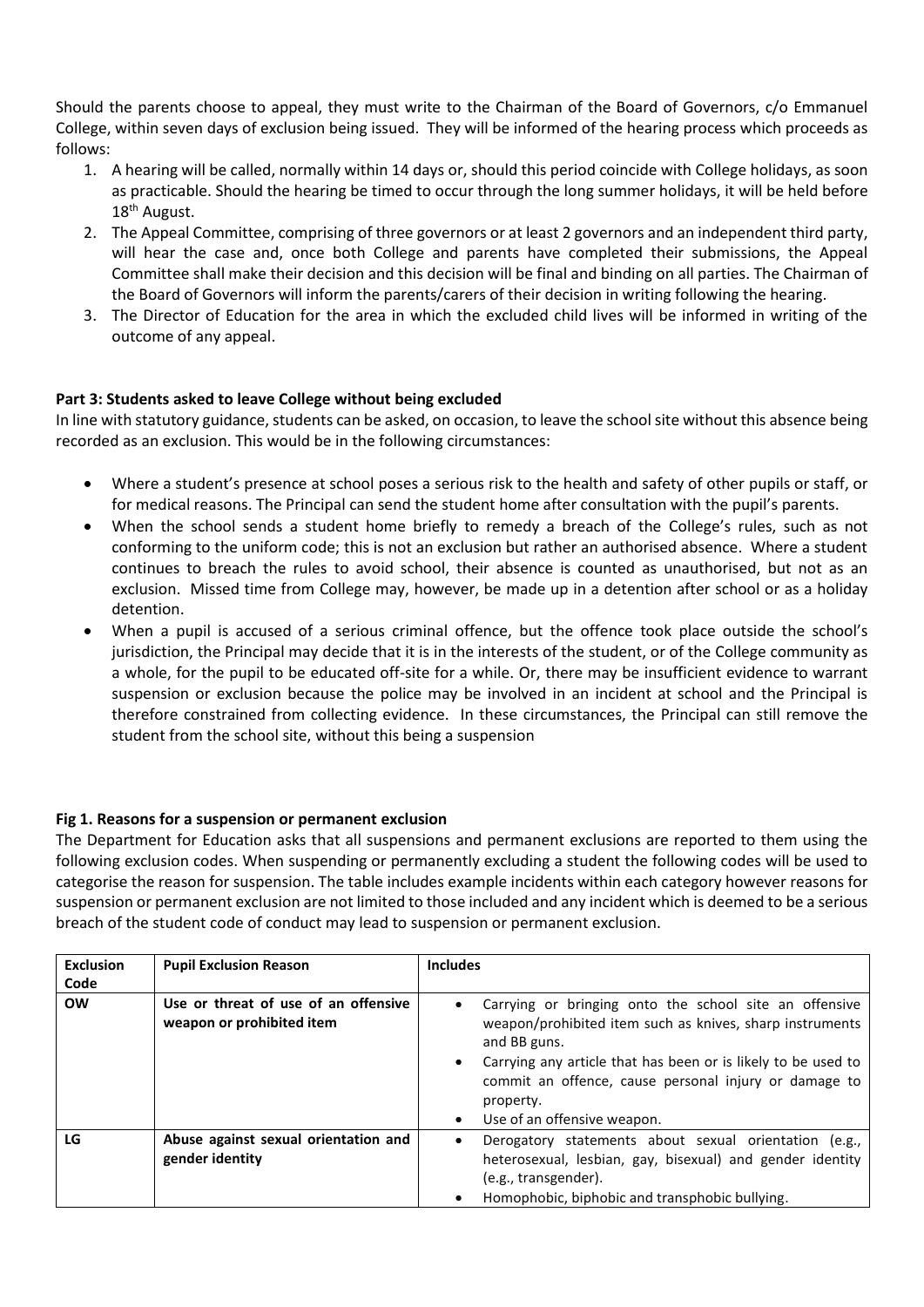| LGBT+ taunting and harassment.<br>$\bullet$<br>Swearing that can be attributed to LGBT+ characteristics.<br>$\bullet$<br>Abuse relating to disability<br><b>DS</b><br>Derogatory statements or swearing about a disability.<br>$\bullet$<br>Bullying related to disability.<br>$\bullet$<br>Disability related graffiti.<br>$\bullet$<br>Disability related taunting and harassment.<br>$\bullet$<br>Inappropriate use of social media or<br>МT<br>Sharing of inappropriate images (of adult or pupil).<br>$\bullet$<br>online technology<br>Cyber-bullying or threatening behaviour online.<br>$\bullet$<br>Organising or facilitating criminal behaviour using social<br>$\bullet$<br>media.<br><b>PH</b><br>Wilful and repeated transgression of<br>Deliberate breaching of protective measures such as (but not<br>$\bullet$<br>protective measures in place to<br>limited to) non-compliance with social distancing, causing<br>protect public health<br>distress such as through purposefully coughing very near to<br>other pupils or adults, or any other deliberate breach of<br>public health protective measures which the school has<br>adopted.<br>Physical assault against pupil<br><b>PP</b><br>Fighting.<br>$\bullet$<br>Violent behaviour.<br>Wounding.<br>$\bullet$<br>Obstruction and jostling.<br>$\bullet$<br>PA<br>Physical assault against adult<br>Violent behaviour.<br>$\bullet$<br>Wounding.<br>$\bullet$<br>Obstruction and jostling.<br>$\bullet$<br>VP<br>Verbal abuse / threatening behaviour<br>Threatened violence.<br>$\bullet$<br>against pupil<br>Aggressive behaviour.<br>$\bullet$<br>Swearing.<br>$\bullet$<br>Verbal intimidation.<br>$\bullet$<br><b>VA</b><br>Verbal abuse / threatening behaviour<br>Threatened violence.<br>$\bullet$<br>against adult<br>Aggressive behaviour.<br>Swearing.<br>Verbal intimidation.<br><b>BU</b><br><b>Bullying</b><br>Verbal, physical, cyber-bullying or threatening behaviour<br>$\bullet$<br>online, racist bullying, sexual bullying, homophobic,<br>biphobic, and transphobic bullying, bullying related to<br>disability.<br><b>Racist abuse</b><br><b>RA</b><br>Racist taunting and harassment.<br>$\bullet$ |
|---------------------------------------------------------------------------------------------------------------------------------------------------------------------------------------------------------------------------------------------------------------------------------------------------------------------------------------------------------------------------------------------------------------------------------------------------------------------------------------------------------------------------------------------------------------------------------------------------------------------------------------------------------------------------------------------------------------------------------------------------------------------------------------------------------------------------------------------------------------------------------------------------------------------------------------------------------------------------------------------------------------------------------------------------------------------------------------------------------------------------------------------------------------------------------------------------------------------------------------------------------------------------------------------------------------------------------------------------------------------------------------------------------------------------------------------------------------------------------------------------------------------------------------------------------------------------------------------------------------------------------------------------------------------------------------------------------------------------------------------------------------------------------------------------------------------------------------------------------------------------------------------------------------------------------------------------------------------------------------------------------------------------------------------------------------------------------------------------------------------------------------------------------------------------------------------------|
|                                                                                                                                                                                                                                                                                                                                                                                                                                                                                                                                                                                                                                                                                                                                                                                                                                                                                                                                                                                                                                                                                                                                                                                                                                                                                                                                                                                                                                                                                                                                                                                                                                                                                                                                                                                                                                                                                                                                                                                                                                                                                                                                                                                                   |
|                                                                                                                                                                                                                                                                                                                                                                                                                                                                                                                                                                                                                                                                                                                                                                                                                                                                                                                                                                                                                                                                                                                                                                                                                                                                                                                                                                                                                                                                                                                                                                                                                                                                                                                                                                                                                                                                                                                                                                                                                                                                                                                                                                                                   |
|                                                                                                                                                                                                                                                                                                                                                                                                                                                                                                                                                                                                                                                                                                                                                                                                                                                                                                                                                                                                                                                                                                                                                                                                                                                                                                                                                                                                                                                                                                                                                                                                                                                                                                                                                                                                                                                                                                                                                                                                                                                                                                                                                                                                   |
|                                                                                                                                                                                                                                                                                                                                                                                                                                                                                                                                                                                                                                                                                                                                                                                                                                                                                                                                                                                                                                                                                                                                                                                                                                                                                                                                                                                                                                                                                                                                                                                                                                                                                                                                                                                                                                                                                                                                                                                                                                                                                                                                                                                                   |
|                                                                                                                                                                                                                                                                                                                                                                                                                                                                                                                                                                                                                                                                                                                                                                                                                                                                                                                                                                                                                                                                                                                                                                                                                                                                                                                                                                                                                                                                                                                                                                                                                                                                                                                                                                                                                                                                                                                                                                                                                                                                                                                                                                                                   |
|                                                                                                                                                                                                                                                                                                                                                                                                                                                                                                                                                                                                                                                                                                                                                                                                                                                                                                                                                                                                                                                                                                                                                                                                                                                                                                                                                                                                                                                                                                                                                                                                                                                                                                                                                                                                                                                                                                                                                                                                                                                                                                                                                                                                   |
|                                                                                                                                                                                                                                                                                                                                                                                                                                                                                                                                                                                                                                                                                                                                                                                                                                                                                                                                                                                                                                                                                                                                                                                                                                                                                                                                                                                                                                                                                                                                                                                                                                                                                                                                                                                                                                                                                                                                                                                                                                                                                                                                                                                                   |
|                                                                                                                                                                                                                                                                                                                                                                                                                                                                                                                                                                                                                                                                                                                                                                                                                                                                                                                                                                                                                                                                                                                                                                                                                                                                                                                                                                                                                                                                                                                                                                                                                                                                                                                                                                                                                                                                                                                                                                                                                                                                                                                                                                                                   |
|                                                                                                                                                                                                                                                                                                                                                                                                                                                                                                                                                                                                                                                                                                                                                                                                                                                                                                                                                                                                                                                                                                                                                                                                                                                                                                                                                                                                                                                                                                                                                                                                                                                                                                                                                                                                                                                                                                                                                                                                                                                                                                                                                                                                   |
|                                                                                                                                                                                                                                                                                                                                                                                                                                                                                                                                                                                                                                                                                                                                                                                                                                                                                                                                                                                                                                                                                                                                                                                                                                                                                                                                                                                                                                                                                                                                                                                                                                                                                                                                                                                                                                                                                                                                                                                                                                                                                                                                                                                                   |
|                                                                                                                                                                                                                                                                                                                                                                                                                                                                                                                                                                                                                                                                                                                                                                                                                                                                                                                                                                                                                                                                                                                                                                                                                                                                                                                                                                                                                                                                                                                                                                                                                                                                                                                                                                                                                                                                                                                                                                                                                                                                                                                                                                                                   |
|                                                                                                                                                                                                                                                                                                                                                                                                                                                                                                                                                                                                                                                                                                                                                                                                                                                                                                                                                                                                                                                                                                                                                                                                                                                                                                                                                                                                                                                                                                                                                                                                                                                                                                                                                                                                                                                                                                                                                                                                                                                                                                                                                                                                   |
|                                                                                                                                                                                                                                                                                                                                                                                                                                                                                                                                                                                                                                                                                                                                                                                                                                                                                                                                                                                                                                                                                                                                                                                                                                                                                                                                                                                                                                                                                                                                                                                                                                                                                                                                                                                                                                                                                                                                                                                                                                                                                                                                                                                                   |
|                                                                                                                                                                                                                                                                                                                                                                                                                                                                                                                                                                                                                                                                                                                                                                                                                                                                                                                                                                                                                                                                                                                                                                                                                                                                                                                                                                                                                                                                                                                                                                                                                                                                                                                                                                                                                                                                                                                                                                                                                                                                                                                                                                                                   |
|                                                                                                                                                                                                                                                                                                                                                                                                                                                                                                                                                                                                                                                                                                                                                                                                                                                                                                                                                                                                                                                                                                                                                                                                                                                                                                                                                                                                                                                                                                                                                                                                                                                                                                                                                                                                                                                                                                                                                                                                                                                                                                                                                                                                   |
|                                                                                                                                                                                                                                                                                                                                                                                                                                                                                                                                                                                                                                                                                                                                                                                                                                                                                                                                                                                                                                                                                                                                                                                                                                                                                                                                                                                                                                                                                                                                                                                                                                                                                                                                                                                                                                                                                                                                                                                                                                                                                                                                                                                                   |
|                                                                                                                                                                                                                                                                                                                                                                                                                                                                                                                                                                                                                                                                                                                                                                                                                                                                                                                                                                                                                                                                                                                                                                                                                                                                                                                                                                                                                                                                                                                                                                                                                                                                                                                                                                                                                                                                                                                                                                                                                                                                                                                                                                                                   |
|                                                                                                                                                                                                                                                                                                                                                                                                                                                                                                                                                                                                                                                                                                                                                                                                                                                                                                                                                                                                                                                                                                                                                                                                                                                                                                                                                                                                                                                                                                                                                                                                                                                                                                                                                                                                                                                                                                                                                                                                                                                                                                                                                                                                   |
|                                                                                                                                                                                                                                                                                                                                                                                                                                                                                                                                                                                                                                                                                                                                                                                                                                                                                                                                                                                                                                                                                                                                                                                                                                                                                                                                                                                                                                                                                                                                                                                                                                                                                                                                                                                                                                                                                                                                                                                                                                                                                                                                                                                                   |
|                                                                                                                                                                                                                                                                                                                                                                                                                                                                                                                                                                                                                                                                                                                                                                                                                                                                                                                                                                                                                                                                                                                                                                                                                                                                                                                                                                                                                                                                                                                                                                                                                                                                                                                                                                                                                                                                                                                                                                                                                                                                                                                                                                                                   |
|                                                                                                                                                                                                                                                                                                                                                                                                                                                                                                                                                                                                                                                                                                                                                                                                                                                                                                                                                                                                                                                                                                                                                                                                                                                                                                                                                                                                                                                                                                                                                                                                                                                                                                                                                                                                                                                                                                                                                                                                                                                                                                                                                                                                   |
|                                                                                                                                                                                                                                                                                                                                                                                                                                                                                                                                                                                                                                                                                                                                                                                                                                                                                                                                                                                                                                                                                                                                                                                                                                                                                                                                                                                                                                                                                                                                                                                                                                                                                                                                                                                                                                                                                                                                                                                                                                                                                                                                                                                                   |
|                                                                                                                                                                                                                                                                                                                                                                                                                                                                                                                                                                                                                                                                                                                                                                                                                                                                                                                                                                                                                                                                                                                                                                                                                                                                                                                                                                                                                                                                                                                                                                                                                                                                                                                                                                                                                                                                                                                                                                                                                                                                                                                                                                                                   |
|                                                                                                                                                                                                                                                                                                                                                                                                                                                                                                                                                                                                                                                                                                                                                                                                                                                                                                                                                                                                                                                                                                                                                                                                                                                                                                                                                                                                                                                                                                                                                                                                                                                                                                                                                                                                                                                                                                                                                                                                                                                                                                                                                                                                   |
|                                                                                                                                                                                                                                                                                                                                                                                                                                                                                                                                                                                                                                                                                                                                                                                                                                                                                                                                                                                                                                                                                                                                                                                                                                                                                                                                                                                                                                                                                                                                                                                                                                                                                                                                                                                                                                                                                                                                                                                                                                                                                                                                                                                                   |
|                                                                                                                                                                                                                                                                                                                                                                                                                                                                                                                                                                                                                                                                                                                                                                                                                                                                                                                                                                                                                                                                                                                                                                                                                                                                                                                                                                                                                                                                                                                                                                                                                                                                                                                                                                                                                                                                                                                                                                                                                                                                                                                                                                                                   |
|                                                                                                                                                                                                                                                                                                                                                                                                                                                                                                                                                                                                                                                                                                                                                                                                                                                                                                                                                                                                                                                                                                                                                                                                                                                                                                                                                                                                                                                                                                                                                                                                                                                                                                                                                                                                                                                                                                                                                                                                                                                                                                                                                                                                   |
|                                                                                                                                                                                                                                                                                                                                                                                                                                                                                                                                                                                                                                                                                                                                                                                                                                                                                                                                                                                                                                                                                                                                                                                                                                                                                                                                                                                                                                                                                                                                                                                                                                                                                                                                                                                                                                                                                                                                                                                                                                                                                                                                                                                                   |
|                                                                                                                                                                                                                                                                                                                                                                                                                                                                                                                                                                                                                                                                                                                                                                                                                                                                                                                                                                                                                                                                                                                                                                                                                                                                                                                                                                                                                                                                                                                                                                                                                                                                                                                                                                                                                                                                                                                                                                                                                                                                                                                                                                                                   |
|                                                                                                                                                                                                                                                                                                                                                                                                                                                                                                                                                                                                                                                                                                                                                                                                                                                                                                                                                                                                                                                                                                                                                                                                                                                                                                                                                                                                                                                                                                                                                                                                                                                                                                                                                                                                                                                                                                                                                                                                                                                                                                                                                                                                   |
|                                                                                                                                                                                                                                                                                                                                                                                                                                                                                                                                                                                                                                                                                                                                                                                                                                                                                                                                                                                                                                                                                                                                                                                                                                                                                                                                                                                                                                                                                                                                                                                                                                                                                                                                                                                                                                                                                                                                                                                                                                                                                                                                                                                                   |
|                                                                                                                                                                                                                                                                                                                                                                                                                                                                                                                                                                                                                                                                                                                                                                                                                                                                                                                                                                                                                                                                                                                                                                                                                                                                                                                                                                                                                                                                                                                                                                                                                                                                                                                                                                                                                                                                                                                                                                                                                                                                                                                                                                                                   |
|                                                                                                                                                                                                                                                                                                                                                                                                                                                                                                                                                                                                                                                                                                                                                                                                                                                                                                                                                                                                                                                                                                                                                                                                                                                                                                                                                                                                                                                                                                                                                                                                                                                                                                                                                                                                                                                                                                                                                                                                                                                                                                                                                                                                   |
|                                                                                                                                                                                                                                                                                                                                                                                                                                                                                                                                                                                                                                                                                                                                                                                                                                                                                                                                                                                                                                                                                                                                                                                                                                                                                                                                                                                                                                                                                                                                                                                                                                                                                                                                                                                                                                                                                                                                                                                                                                                                                                                                                                                                   |
|                                                                                                                                                                                                                                                                                                                                                                                                                                                                                                                                                                                                                                                                                                                                                                                                                                                                                                                                                                                                                                                                                                                                                                                                                                                                                                                                                                                                                                                                                                                                                                                                                                                                                                                                                                                                                                                                                                                                                                                                                                                                                                                                                                                                   |
|                                                                                                                                                                                                                                                                                                                                                                                                                                                                                                                                                                                                                                                                                                                                                                                                                                                                                                                                                                                                                                                                                                                                                                                                                                                                                                                                                                                                                                                                                                                                                                                                                                                                                                                                                                                                                                                                                                                                                                                                                                                                                                                                                                                                   |
| Derogatory racist statements.                                                                                                                                                                                                                                                                                                                                                                                                                                                                                                                                                                                                                                                                                                                                                                                                                                                                                                                                                                                                                                                                                                                                                                                                                                                                                                                                                                                                                                                                                                                                                                                                                                                                                                                                                                                                                                                                                                                                                                                                                                                                                                                                                                     |
| Swearing that can be attributed to racist characteristics.                                                                                                                                                                                                                                                                                                                                                                                                                                                                                                                                                                                                                                                                                                                                                                                                                                                                                                                                                                                                                                                                                                                                                                                                                                                                                                                                                                                                                                                                                                                                                                                                                                                                                                                                                                                                                                                                                                                                                                                                                                                                                                                                        |
| Racist bullying.<br>٠                                                                                                                                                                                                                                                                                                                                                                                                                                                                                                                                                                                                                                                                                                                                                                                                                                                                                                                                                                                                                                                                                                                                                                                                                                                                                                                                                                                                                                                                                                                                                                                                                                                                                                                                                                                                                                                                                                                                                                                                                                                                                                                                                                             |
| Racist graffiti.                                                                                                                                                                                                                                                                                                                                                                                                                                                                                                                                                                                                                                                                                                                                                                                                                                                                                                                                                                                                                                                                                                                                                                                                                                                                                                                                                                                                                                                                                                                                                                                                                                                                                                                                                                                                                                                                                                                                                                                                                                                                                                                                                                                  |
| <b>Sexual misconduct</b><br><b>SM</b><br>Sexual abuse.<br>$\bullet$                                                                                                                                                                                                                                                                                                                                                                                                                                                                                                                                                                                                                                                                                                                                                                                                                                                                                                                                                                                                                                                                                                                                                                                                                                                                                                                                                                                                                                                                                                                                                                                                                                                                                                                                                                                                                                                                                                                                                                                                                                                                                                                               |
| Sexual assault.                                                                                                                                                                                                                                                                                                                                                                                                                                                                                                                                                                                                                                                                                                                                                                                                                                                                                                                                                                                                                                                                                                                                                                                                                                                                                                                                                                                                                                                                                                                                                                                                                                                                                                                                                                                                                                                                                                                                                                                                                                                                                                                                                                                   |
| Sexual harassment.                                                                                                                                                                                                                                                                                                                                                                                                                                                                                                                                                                                                                                                                                                                                                                                                                                                                                                                                                                                                                                                                                                                                                                                                                                                                                                                                                                                                                                                                                                                                                                                                                                                                                                                                                                                                                                                                                                                                                                                                                                                                                                                                                                                |
| Lewd behaviour.                                                                                                                                                                                                                                                                                                                                                                                                                                                                                                                                                                                                                                                                                                                                                                                                                                                                                                                                                                                                                                                                                                                                                                                                                                                                                                                                                                                                                                                                                                                                                                                                                                                                                                                                                                                                                                                                                                                                                                                                                                                                                                                                                                                   |
| Sexual bullying.                                                                                                                                                                                                                                                                                                                                                                                                                                                                                                                                                                                                                                                                                                                                                                                                                                                                                                                                                                                                                                                                                                                                                                                                                                                                                                                                                                                                                                                                                                                                                                                                                                                                                                                                                                                                                                                                                                                                                                                                                                                                                                                                                                                  |
| Sexual graffiti.                                                                                                                                                                                                                                                                                                                                                                                                                                                                                                                                                                                                                                                                                                                                                                                                                                                                                                                                                                                                                                                                                                                                                                                                                                                                                                                                                                                                                                                                                                                                                                                                                                                                                                                                                                                                                                                                                                                                                                                                                                                                                                                                                                                  |